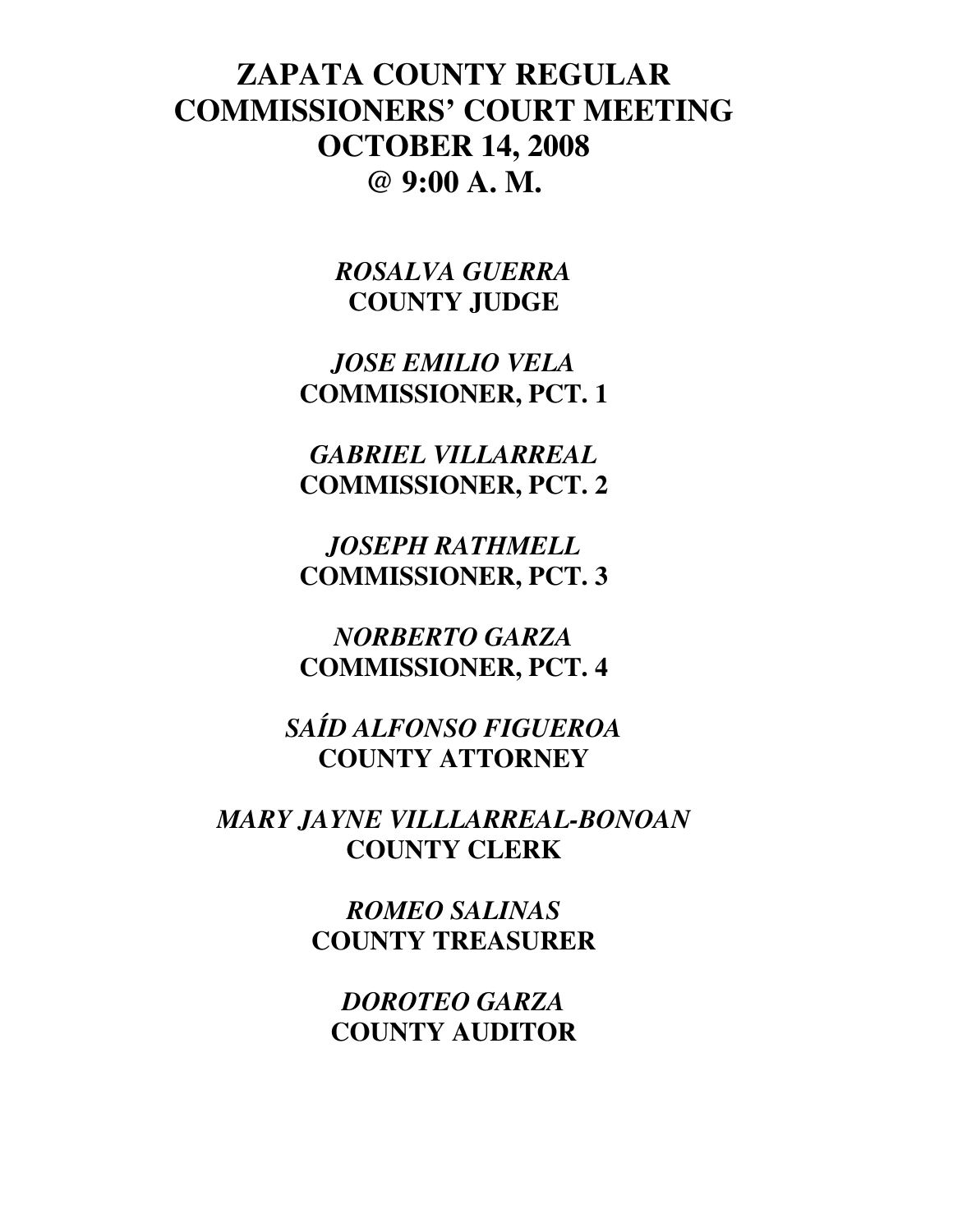# **ZAPATA COUNTY COMMISSIONERS' COURT**

# **NOTICE OF OPEN MEETING**

## **DATE OF MEETING: October 14th, 2008 AT 9:00 A.M. STREET LOCATION: 200 E. 7TH AVE, LOCATION: ZAPATA COUNTY COURTHOUSE, COMMISSIONERS COURTROOM, FIRST FLOOR, ZAPATA, TEXAS 78076**

### **AGENDA**

- A. Call meeting to order October 14, 2008 at 9 A.M.
- B. Pledge of Allegiance

## **DELIBERATE AND CONSIDER ACTION ON THE FOLLOWING ITEMS:**

- C. Minutes of Commissioners Court Meeting
- D. Approval of Invoices
- E. Departmental Reports:

| <b>County Treasurer</b> | County Auditor                   |
|-------------------------|----------------------------------|
| County Clerk            | Tax Assessor/Collector           |
| District Clerk          | Justice of Peace, Pct.1, 2, 3, 4 |
| County Sheriff          | <b>County Attorney</b>           |

- F. To employ Mr. Juan Jose Benavides, as heavy equipment operator, and (CDL) driver to fill newly vacated slot within County Road and Bridge Department (Pct.1); requested by Commissioner Jose Emilio Vela, Pct. 1.
- G. To approve a request from family members and heirs of Mr. Liborio Gonzalez (deceased), providing an egress and regress road within a county utility easement enabling access to their property; requested by Commissioner Jose Emilio Vela, Pct. 1.
- H. To authorize a public notice advertising the purchase of an approximate one-acre land tract in the vicinity of FM 2687 at Chihuahua to be developed as a public park; requested by Commissioner Jose Emilio Vela, Pct. 1.
- I. To authorize deletion of broker agent from existing health insurance plan to help lower premium rates paid by county employees; requested by Commissioner Jose Emilio Vela, Pct 1.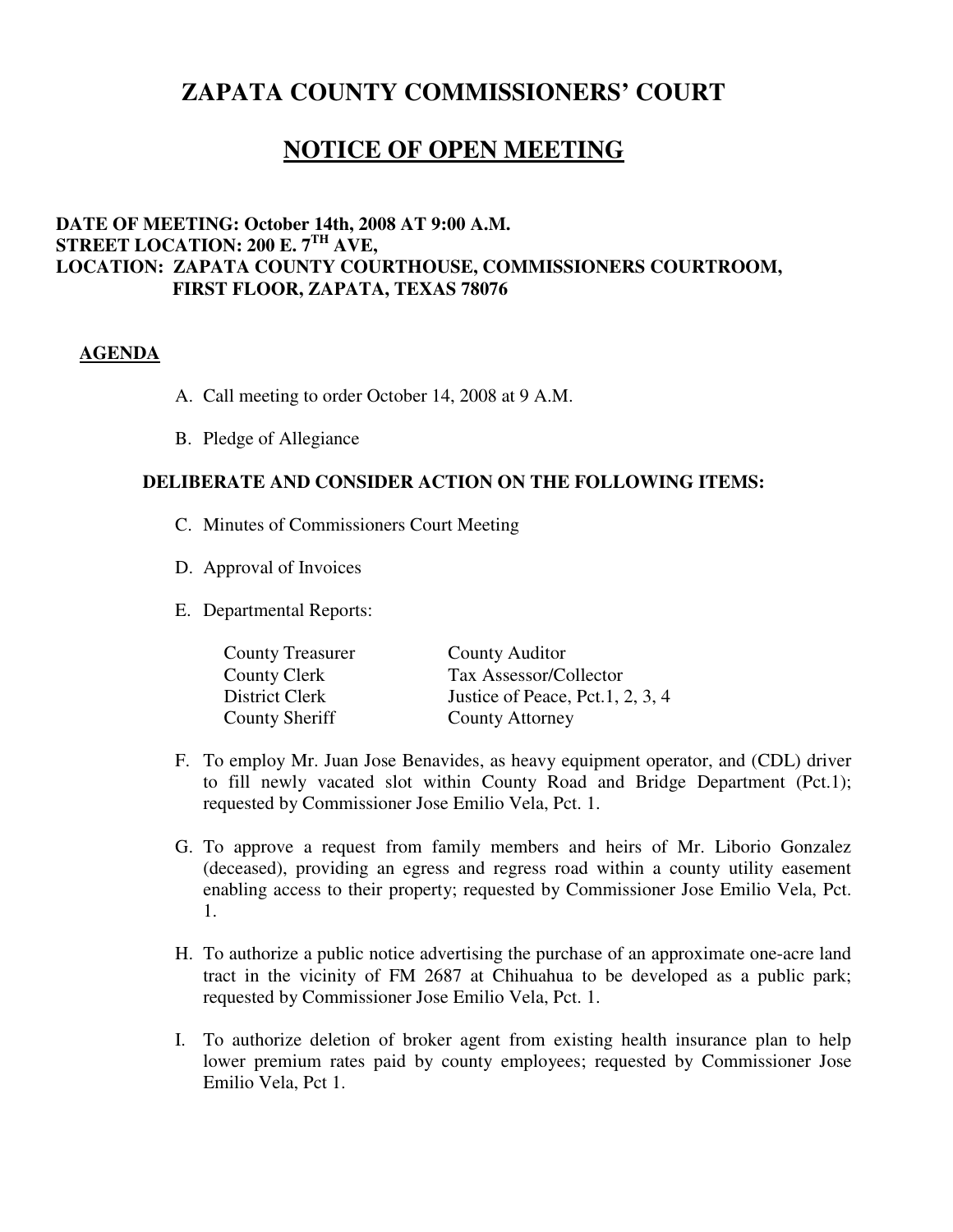- J. To award contract on the Falcon Lake Estates West, Phase I Paving Project; requested by Commissioner Joseph Rathmell, Pct. 3.
- K. To approve advertising for bids to construct a pre-engineered metal building pavilion for Pct. 4 park; requested by Commissioner Norberto Garza, Pct. 4.
- L. Approval of line item transfers in Special Road and Bridge, Dept. 15-621 (County Shop), as follows to buy a new low-boy trailer for heavy equipment transport FROM: 15-621-591 Building \$25,000.00 15-621-456 Maintenance \$5,000.00 TO: 15-621-606 3 axle low-boy trailer \$30,000.00 Requested by Doroteo N. Garza, County Auditor.
- M. To accept resignation of Ramiro Garcilazo III, firefighter/EMT at the Zapata County Fire Department.; requested by Chief Juan Jose Meza.
- N. To replace the position of Ramiro Garcilazo with a Paramedic @ 12.36 per hour, slot # 9; requested by Chief Juan Jose Meza.
- O. To accept resignation of Juan Jose Guerra; requested by Chief Juan Jose Meza.
- P. To hire a paramedic in Juan Jose Guerra's position @ \$12.39 per hour; requested by Chief Juan Jose Meza.
- Q. To approve the lowest Bidder-Shorty's for the STDC Grant on Trailers for the Recycling Department; requested by Hector Lopez, Jr.
- R. To approve the transfer of Sergio Martinez from Commissioner Garza's crew to the Recycling Department; requested by Hector Lopez, Jr.
- S. To explore the possibility of acquiring some vans for transportation to Laredo for Dialysis patients; requested by Rosalva Rendon.
- T. To consider and approve funding request for the Zapata County Chamber of Commerce & Convention and Visitors Center in the amount of \$15,000.00 to be placed in an escrow fund for the following projects:
	- 1. Computer equipment
	- 2. Welcome Flag Display Tourism Development
	- 3. Electronic Sign

Requested by Zapata County Chamber of Commerce.

- U. To name Argus Environmental Consultants, L.L.C., as inspector for the enforcement of the Zapata County Noise Ordinance Abatement; requested by County Attorney Saíd Alfonso Figueroa.
- V. To approve proposed Health Insurance Renewal for Mercy Health Plans effective November 01, 2008 to October 31, 2009; requested by Romeo Salinas, County Treasurer.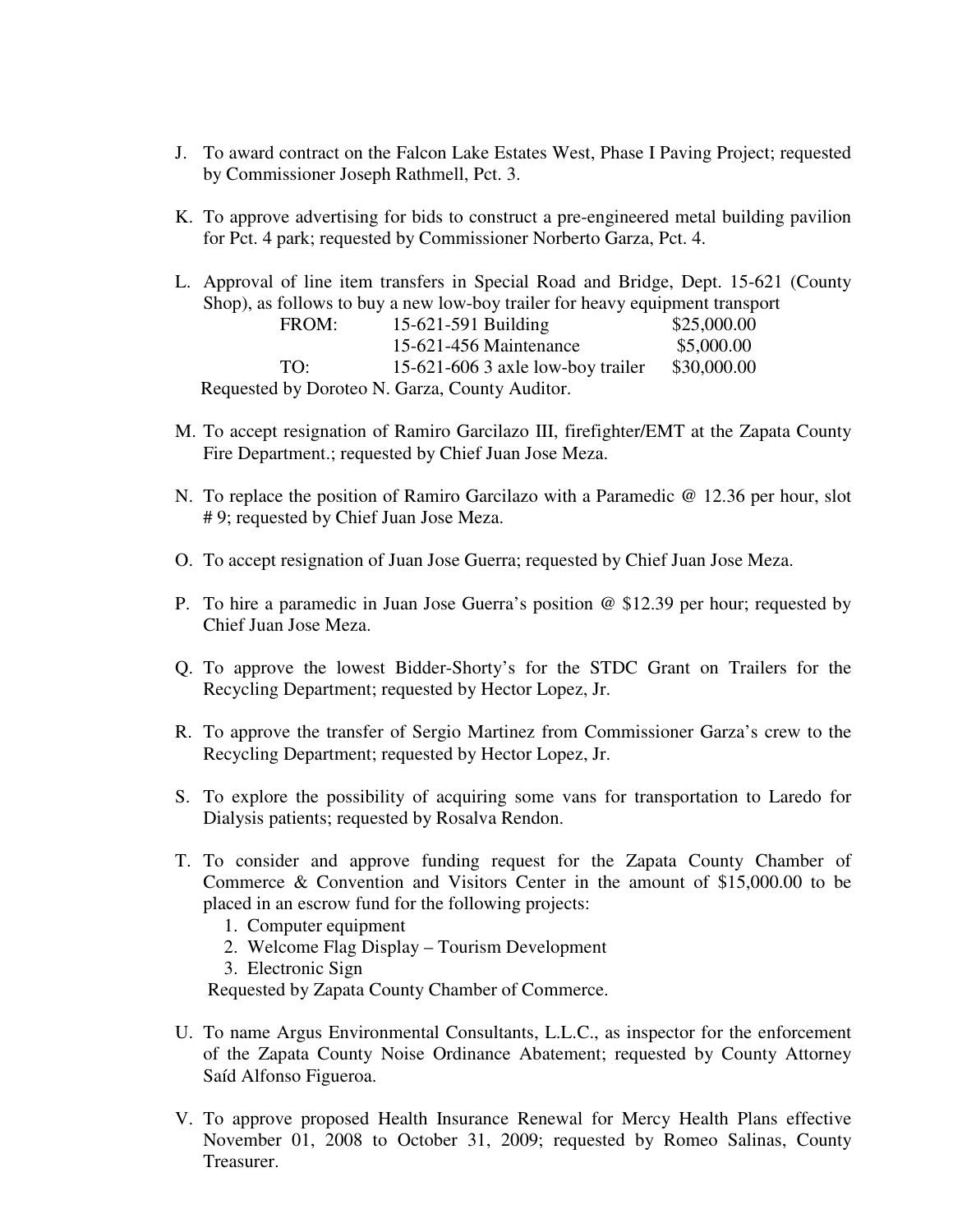- W. To approve the authorization to maintain TCDRS plan Provisions for Plan year 2009; requested by Romeo Salinas, County Treasurer.
- X. To approve Zapata County as co-applicant with ZISD and EDC on the EDA, 1 million dollar grant for Higher Education Tech Center; requested by Commissioner Joseph Rathmell/Mario Gonzalez-Davis.
- Y. To use EDA Grant Funds together but separate with the ORCA Grant project at the Zapata Community Center Site; requested by Joe Rathmell/Mario Gonzalez-Davis.
- Z. To authorize the Zapata County Judge as Chief Executive Officer to act on behalf of the Zapata Commissioners Court to enter and sign any and all needed agreements and forms associated with the EDA Grant and the Zapata County Higher Education Advance Technology Center partners memorandums; requested by Joe Rathmell/ Mario Gonzalez-Davis.
- AA. To hire Jeff Snowden (CAPEX) to update the revenue and payment schedules prepared for the Texas Water Development Board loans for the Water Plant and Sewer Plant; requested by Ramiro V. Martinez, County Consultant.
- BB. To approve permission to write a Wastewater Ordinance; requested by Carlos Treviño, Jr., Water/Sewer Director.

| CC. To adopt the proposed Commissioners Court Meetings dates for FY 2008-2009 |                        |  |  |  |
|-------------------------------------------------------------------------------|------------------------|--|--|--|
| October 14, 2008 (Tuesday)                                                    | May 11, 2009           |  |  |  |
| November 10, 2008                                                             | June 8, 2009           |  |  |  |
| December 8, 2008                                                              | July 13, 2009          |  |  |  |
| January 12, 2009                                                              | <b>August 10, 2009</b> |  |  |  |
| February 9, 2009                                                              | September 14, 2009     |  |  |  |
| April 14, 2009 (Tuesday)                                                      |                        |  |  |  |
| Requested by County Judge Rosalva Guerra.                                     |                        |  |  |  |

- DD. Memorandum of Understanding between Zapata County and the Supreme Court of Texas for Support of Continuity of Court Operations in the Event of an Emergency; requested by County Judge Rosalva Guerra.
- EE. To approve \$75,000.00 for the Zapata County Exhibit Hall in accordance with approval from February  $25<sup>th</sup>$ , 2008 Commissioners Court Meeting; requested by County Judge Rosalva Guerra.
- FF. To approve Texas Municipal League fee for the Zapata Falcon Zoning Commission for membership period September 1, 2008 – August 31, 2009; requested by County Judge Rosalva Guerra.
- GG. To approve demolition of homes to comply with the Housing Preservation Grant; requested by County Judge Rosalva Guerra.
- HH. To approve a renewal of the oil, gas, and mineral lease on the lands which Zapata County owns mineral interest; requested by David Holcomb.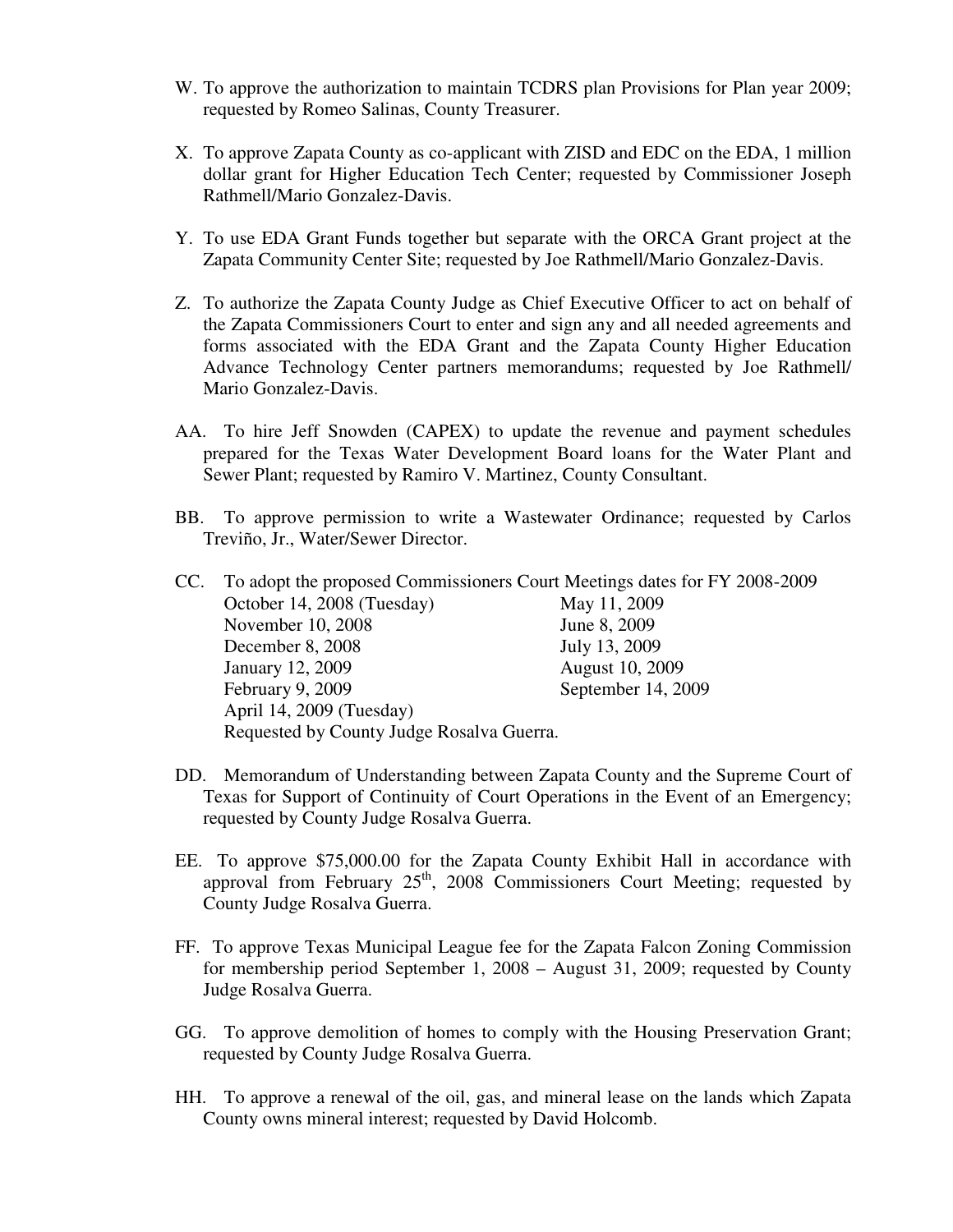- II. To approve Keiwit change order number 1; requested by Manuel Gonzalez, Premier Engineering.
- JJ. To approve change order for Precinct 1, Phase 2 paving project; requested by Manuel Gonzalez, Premier Engineering.
- KK. To approve street light for Pct. 1 at the following locations:
	- 1.  $12^{th}$  Ave at Flores Subdivision
	- 2. 202 Lozano St. at Falcon Shores Subdivision
	- 3. 316 Gonzalez St. at Falcon Shores Subdivision
	- 4. Ave. B. at Lopeño Townsite
	- 5. 1002 Delmar St. at Zapata Townsite;

requested by Commissioner Jose Emilio Vela, Pct. 1.

- LL.Installation of a security light at 1000 Pine Ave., pole already exists, requested by Commissioner Gabriel Villarreal, Pct. 2.
- MM. Installation of a speed hump on Jennings Road; requested by Commissioner Gabriel Villarreal, Pct. 2.
- NN. Installation of a security light at 1102 Laredo Street, Medina Addition in the Town of Zapata, Texas; requested by Commissioner Gabriel Villarreal, Pct. 2.
- OO. Installation of a security light at 2401 Elm Street in the Town of Zapata, Texas; requested by Commissioner Gabriel Villarreal, Pct. 2.
- PP.To install one street light at the following locations:
	- 1. 5120 Mc Allen Lane
	- 2. Corner of Falcon and Pena Lane
	- 3. Irene Drive

requested by Commissioner Joseph Rathmell, Pct. 3.

- QQ. Move the installation of a security lights at  $1413$  Bravo to  $413$  Bravo between  $4<sup>th</sup>$ St. and Bravo approved on September 2008 meeting; requested by Commissioner Norberto Garza, Pct. 4.
- RR. Move the installation of a security lights at 1415 Bravo to 1102 Zapata Ave. approved on September 2008 meeting; requested by Commissioner Norberto Garza, Pct. 4.
- SS. Approve a security light on 1510 Alamo St. and Guerrero St., pole already exists; requested by Commissioner Norberto Garza, Pct. 4.

### **RESOLUTIONS/PROCLAMATIONS**

- TT. Resolution to support and participate in the South Texas Development Council and confirm the appointment of representatives from the County of Zapata, Texas, to serve on the Board of Directors of the South Texas Development Council for the period of October 1, 2008 to September 30, 2009; requested by County Judge Rosalva Guerra.
- UU. To adopt Proclamation to recognize November 2008 as "Home Care and Hospice Month" in the state of Texas; requested by County Judge Rosalva Guerra.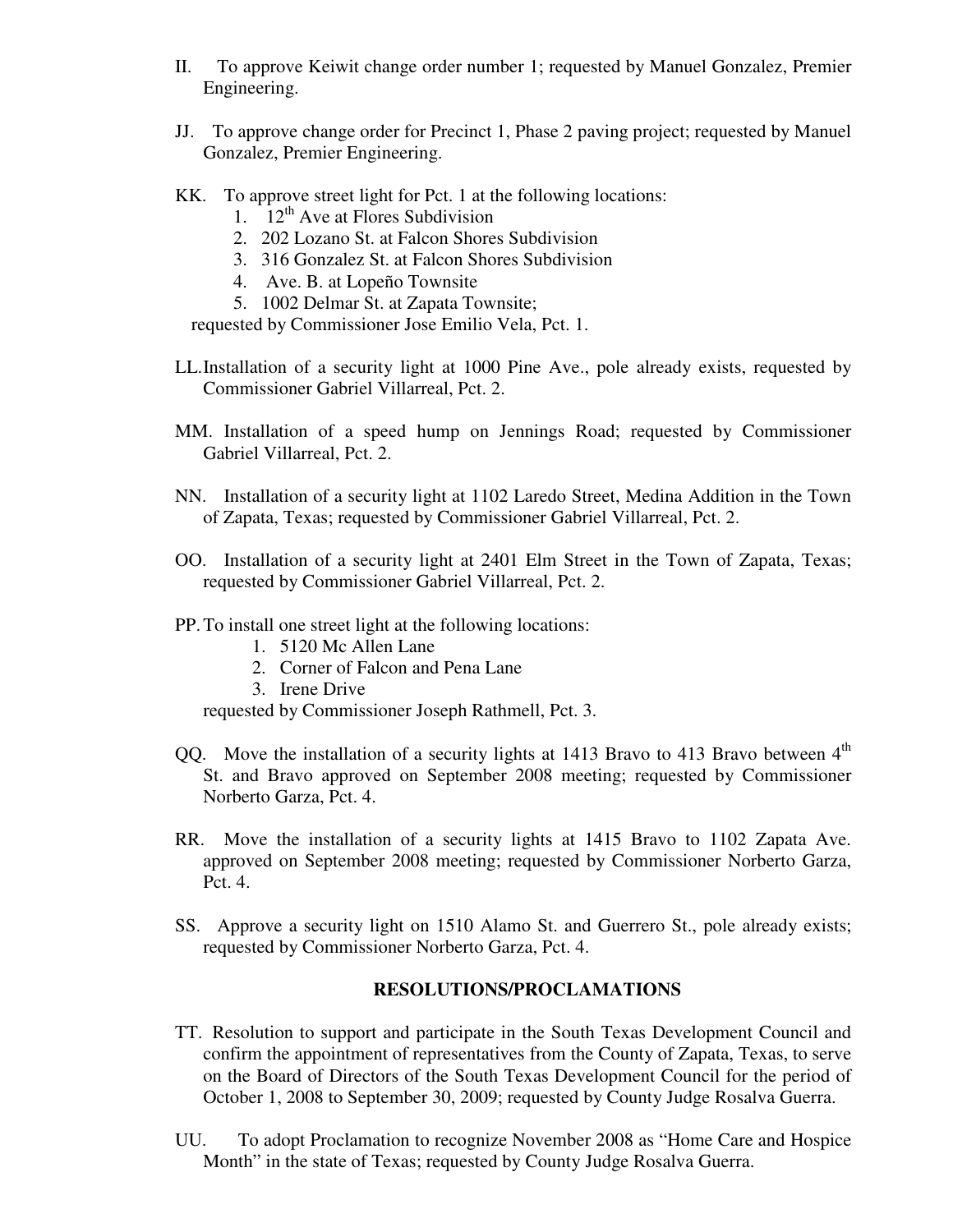- VV. To approve 2009 Indigent Defense Formula Grant Resolution, Zapata County is eligible for \$11,422.00; requested by County Judge Rosalva Guerra.
- WW. To approve resolution providing that goods-in-transit, as defined in House Bill 621 from the  $80<sup>th</sup>$  Legislative Session, will be subject to Zapata County property taxes; requested by County Judge Rosalva Guerra.
- XX. Resolution to add wholesale users provision in existing water conservation and drought contingency plan; requested by Manuel Gonzalez, Premier Engineering.
- YY. To adopt resolution in support of Operation Linebacker Congressionally mandated funds; requested by Captain Alonzo Lopez, Sheriff's Office.
- ZZ. To adopt resolution authorizing the submission of an application for a grant from the HOME Investment Partnerships Program of the Texas Department of Housing and Community Affairs, and authorizing the County Judge to act as the representative of Zapata County in all matters pertaining to the County's participation in the HOME Investment Partnerships Program; requested by County Judge Rosalva Guerra.

#### **REPORTS/PUBLIC PARTICIPATION**

- AAA. September Monthly Report; requested by Mike Chapa.
- BBB. Dialysis facility information, offer, and progress; requested by Dr. Sands.
- CCC. \$670,000 shortfall of funds returned to Zapata County and future of \$670,000 funds; requested by Dr. Sands.
- DDD. Current EMS service to the 4 medical card provider clinics; requested by Dr. Sands.
- EEE. Presentation of Eco-Fuel Systems. Fuel enhancers that average 10%-12% increase in fuel mileage for all types of vehicles; requested by Arnold Mendoza.
- FFF. Monthly Zapata County Economic Development Center Business Report; requested by Zapata County Economic Development Center.
- GGG. Monthly Chamber Business Report; requested by Zapata County Chamber of Commerce.
- HHH. Presentation by Gilbert Serna, Jr. and Catalina Zaragoza on proposed Health Insurance Renewal for Mercy Health Plans; requested by Romeo Salinas, County Treasurer.
- III. Report on Zapata County Landfill case and take appropriate action; requested by Mr. Hector Uribe.
- JJJ.Report on Workshop set for updates on local issues/projects/concerns; requested by Ramiro V. Martinez.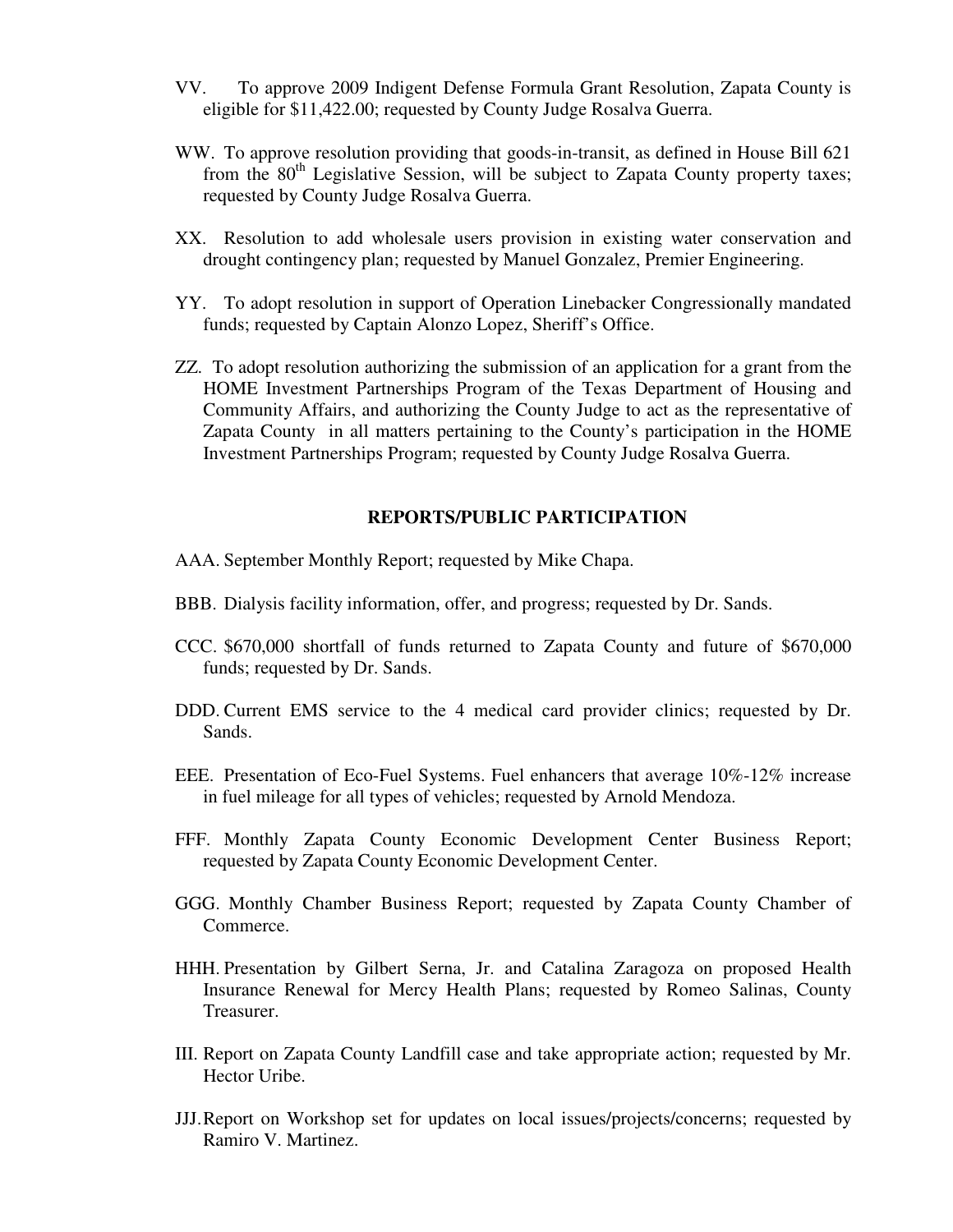# **LINE ITEM TRANSFERS**

|  | KKK. Requested by Carlos Treviño, Jr., Water/Sewer Director. |                          |            |             |
|--|--------------------------------------------------------------|--------------------------|------------|-------------|
|  | FROM:                                                        | <b>Royalty Fund</b>      | 10-370-901 | \$10,000.00 |
|  | TO:                                                          | <b>Special Materials</b> | 10-409-751 | \$10,000.00 |
|  | FROM:                                                        | <b>Royalty Fund</b>      | 10-370-901 | \$20,000.00 |
|  | TO:                                                          | Sp. Contract Serv.       | 10-409-761 | \$20,000.00 |
|  | FROM:                                                        | <b>Royalty Fund</b>      | 10-370-901 | \$10,000.00 |
|  | TO:                                                          | <b>Special Materials</b> | 10-409-752 | \$10,000.00 |
|  | FROM:                                                        | <b>Royalty Fund</b>      | 10-370-901 | \$20,000.00 |
|  | TO:                                                          | Sp. Contract Serv.       | 10-409-762 | \$20,000.00 |
|  | FROM:                                                        | <b>Royalty Fund</b>      | 10-370-901 | \$10,000.00 |
|  | TO:                                                          | <b>Special Materials</b> | 10-409-753 | \$10,000.00 |
|  | FROM:                                                        | <b>Royalty Fund</b>      | 10-370-901 | \$20,000.00 |
|  | TO:                                                          | Sp. Contract Serv.       | 10-409-763 | \$20,000.00 |
|  | FROM:                                                        | <b>Royalty Fund</b>      | 10-370-901 | \$10,000.00 |
|  | TO:                                                          | <b>Special Materials</b> | 10-409-754 | \$10,000.00 |
|  | FROM:                                                        | <b>Royalty Fund</b>      | 10-370-901 | \$20,000.00 |
|  | TO:                                                          | Sp. Contract Serv.       | 10-409-764 | \$20,000.00 |
|  |                                                              |                          |            |             |